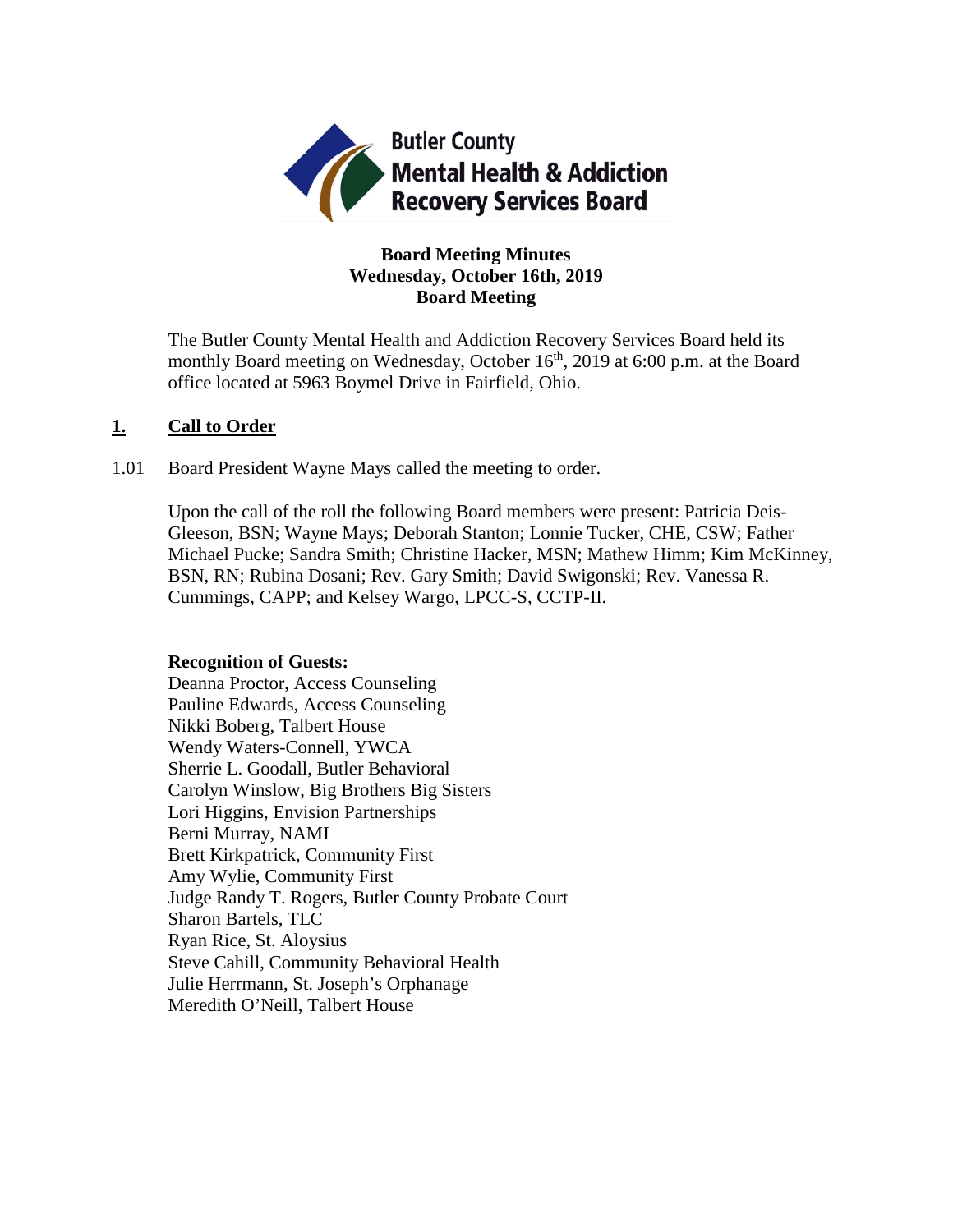- 1.02 Agenda Review *- No changes*
- 1.03 Public Comments on the Agenda - *No comments*

## **2. Swearing in of Board Members**

# 2.01 **Swearing in of Sandra Smith** Sandra Smith was sworn into office by Judge Randy T. Rogers of Butler County Probate Court.

### **3. Presentation**

3.01 Brett Kirkpatrick, Chief Executive Officer of Community Behavioral Health, gave a presentation concerning the second phase of the GMS relocation.

## **4. Board Communication & Announcements**

4.01 Executive Director's Report

### I. **Butler County NAMI Walk**

The  $16<sup>th</sup>$  Annual NAMI Walk was Saturday, October  $12<sup>th</sup>$ . The goal was \$67,000. They are currently at \$66,652. They expect to meet and exceed it. There were 350 registered walkers and 41 teams. Special thanks to Kim McKinney for Team MHARS who raised \$1,243.

### II. **FY2020 State Budget Update**

The state allocated \$5.75 million in support of hotline and mobile crisis services. The Board will receive \$170,151 for two fiscal years as currently indicated by Ohio Department of Mental Health and Addiction Services (ODMHAS)

The state has allocated 18 million for behavioral health for school system prevention. It has not been appropriated yet. If allocated per capita, the Board could receive 2%, which will be around \$400,000. Dr. Rasmus has reached out to some of the local superintendents to begin discussions about the allocations of these funds. The Boards and the school systems will partner together to allocate the funding.

The state has allocated 9.25 million for crisis infrastructure over the biennium SFY20-21, which is not capital but operational funding. This is to be determined by a crisis academy that will take place in Columbus on October 28th. Scott Fourman, Scott Rasmus, a representative from Butler Behavioral Health's mobile crisis team, and a representative from Beckett Springs Hospitals' Hotline &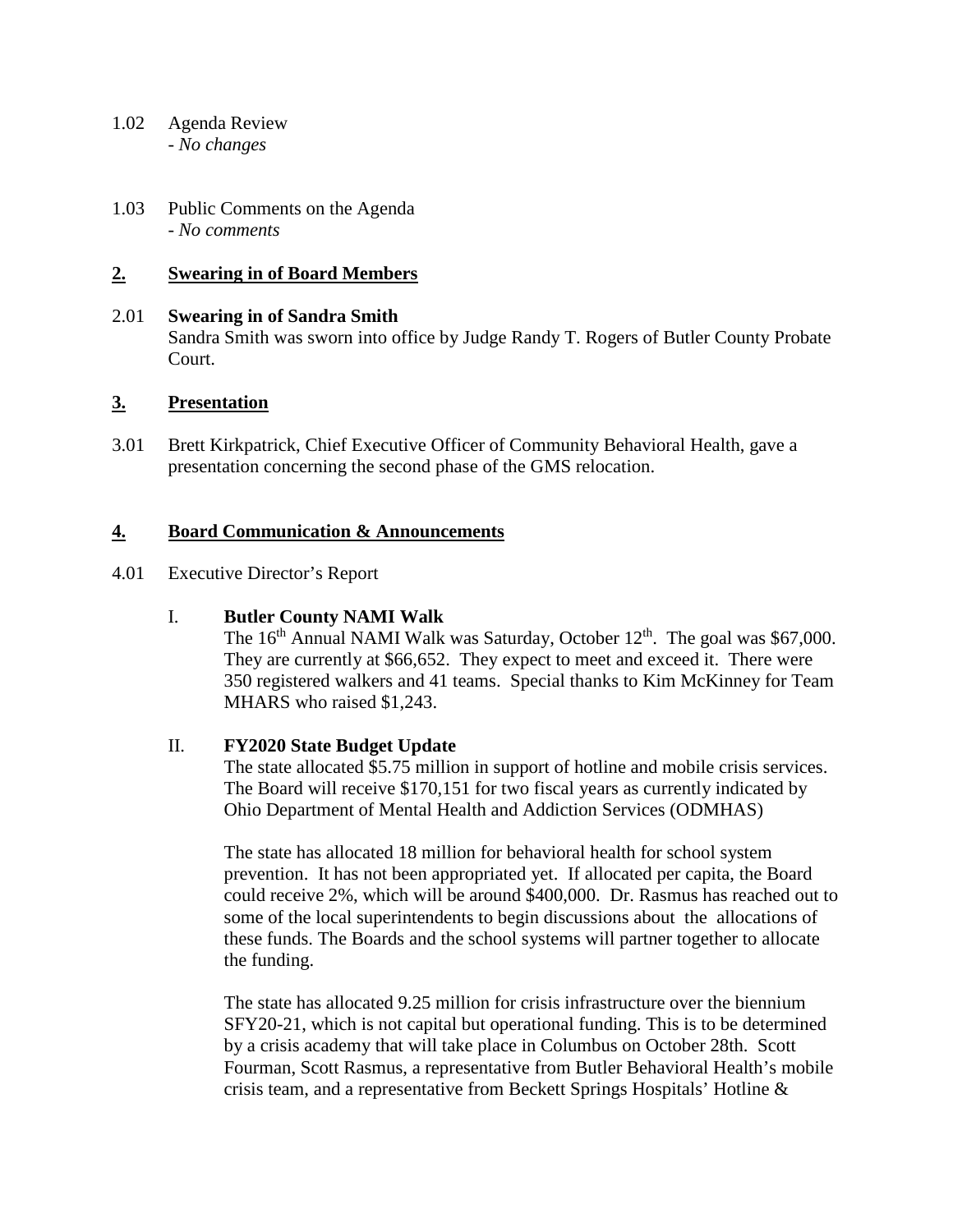Hopeline will be attending. There will be discussions and presentations on best practices and crisis programs. The board will probably have to go through an RFP process to petition for the funding.

## III. **State Capital Funding Request Update**

There were three capital funding requests submitted by priority to ODMHAS. Funding requests are allowed only once every biennium.

FY 21-22: GMS relocation in the amount of \$500,000 has been petitioned for and indications are it will be available this fiscal year.

FY23 – 24: Crisis Stabilization Unit facility plan in the amount of \$500,000. It has been submitted and is to be determined.

FY25-26: In support of the YWCA's expansion of its residential facility in the amount of \$500,000. It has been earmarked for this time period but is to be determined.

## IV. **State Hospital / Fort Hamilton Hospital Pilot Program**

Dr. Rasmus spoke about a pilot program which may alleviate the overcrowding state hospital situation. Fort Hamilton Hospital (FHH) would potentially admit some of the more acute psychiatric patients from across the state, serve their needs, treat them, and divert them from the state hospital system.

V. **Article, "Plans dropped for addiction treatment center in Fairfield Township" Kiesewetter, S. (2019, October 8) Retrieved from**  [https://www.cincinnati.com/story/news/2019/10/08/plans-dropped](https://www.cincinnati.com/story/news/2019/10/08/plans-dropped-addiction-treatment-center-fairfield-township/3915150002/)[addiction-treatment-center-fairfield-township/3915150002/](https://www.cincinnati.com/story/news/2019/10/08/plans-dropped-addiction-treatment-center-fairfield-township/3915150002/) Community Health Alliance has dropped a rezoning request to convert the New Life Vineyard Church into a residential treatment center with substance abuse and mental health presentations. The alliance had proposed building a 25,000 square foot addition to the 69,000 square foot church for an in-patient center with 120 – 160 beds. It would have allowed the CHA to consolidate all of its residential treatment centers to one site. Neighbors opposed the move citing lower property values, increased crime, increased traffic and fear of clients and their visitors. Community Alliance has terminated its option to purchase and is looking at other options.

VI. **Article, "Business owners upset with city on homeless issue" Richter, E. (2019, September 29) Retrieved from** [https://www.journal](https://www.journal-news.com/news/downtown-middletown-business-owners-upset-with-city-homeless-issue/uiyKixqj0SbMrzECr1iPHL/)[news.com/news/downtown-middletown-business-owners-upset-with-city](https://www.journal-news.com/news/downtown-middletown-business-owners-upset-with-city-homeless-issue/uiyKixqj0SbMrzECr1iPHL/)[homeless-issue/uiyKixqj0SbMrzECr1iPHL/](https://www.journal-news.com/news/downtown-middletown-business-owners-upset-with-city-homeless-issue/uiyKixqj0SbMrzECr1iPHL/)  Business owners in Middletown reacted to comments by the police chief about the homeless issue in the city, agreeing that they believe many are coming from outside of the city into Middletown. Middletown City Council suggested a consolidated approach and rules for drop-offs. Mayor Larry Mulligan is aware of the concerns and the city is in contact with other cities about the issue.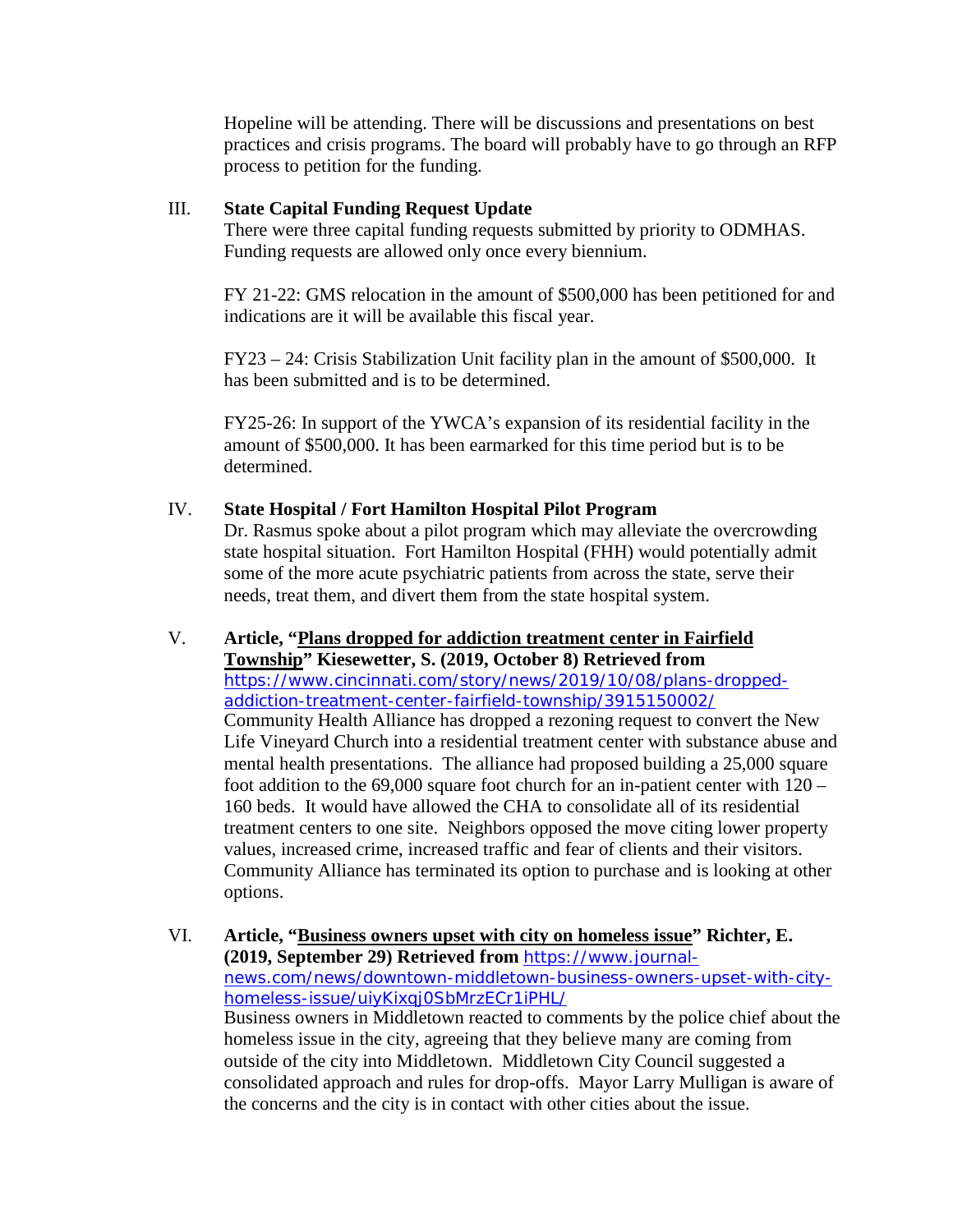- VII. **Article, "Smoking Fewer Than 5 Cigarettes a Day Damages Your Lungs Almost as Much as Smoking a Whole Pack, Study Says," Ducharme, J. TIME (2019, October 10) Retrieved from** [https://time.com/5696017/light](https://time.com/5696017/light-smoking-lung-damage/)[smoking-lung-damage/](https://time.com/5696017/light-smoking-lung-damage/)  A new study published in the Lancet Respiratory Medicine found smoking a handful of cigarettes per day causes lung damage similar to smoking more than a pack per day. The study examined the smoking habits and health of more than 25,000 Americans, ages 17 to 93.
- VIII **Article, "Optimism has a surprising benefit: Better heart health, study finds," Schumaker, E., ABC News (2019, September 27) Retrieved from**  [https://abcnews.go.com/Health/optimism-surprising-health-benefit-heart](https://abcnews.go.com/Health/optimism-surprising-health-benefit-heart-health-study-finds/story?id=65875548)[health-study-finds/story?id=65875548](https://abcnews.go.com/Health/optimism-surprising-health-benefit-heart-health-study-finds/story?id=65875548) An optimistic outlook is good for your health. The new meta-analysis examined

15 studies on optimism and health and utilized data from 229,391 individuals, found that a person's tendency to think positively about the future was linked with a 35% lower risk for heart disease, and a lower risk of death.

# **4. Consent Agenda**

- 4.01 Consent Agenda Items
	- A. September Board Meeting Minutes
	- B. September Executive Committee Meeting Minutes
	- C. October ARS Meeting Minutes
	- D. October MH Meeting Minutes

*Ms. Deis-Gleeson motioned to approve the items in the consent agenda. Mr. Swigonski seconded the motion. The vote carried the motion.*

# **5. Review of Committee Meetings**

- 5.01 MH Committee October Meeting Review Ms. Hacker gave a brief update on the MH Committee Meeting activities this month.
- 5.02 ARS Committee October Meeting Review Mr. Himm gave a brief update on the ARS Committee meeting activities this month.

# **6. New Business**

## 6.01 **July and August Board Fiscal Report**

Mr. Rhodus shared the July and August Board Fiscal Report. In July, the total funds collected were \$6,190, total administration expenditures were \$141,207, contract payments were \$581,179, with a current cash balance of \$18,237,756. In August, the total funds collected were \$4,198,691, total administration expenditures were \$265,239, contract payments were \$1,450,345 with a current cash balance of \$22,739,259.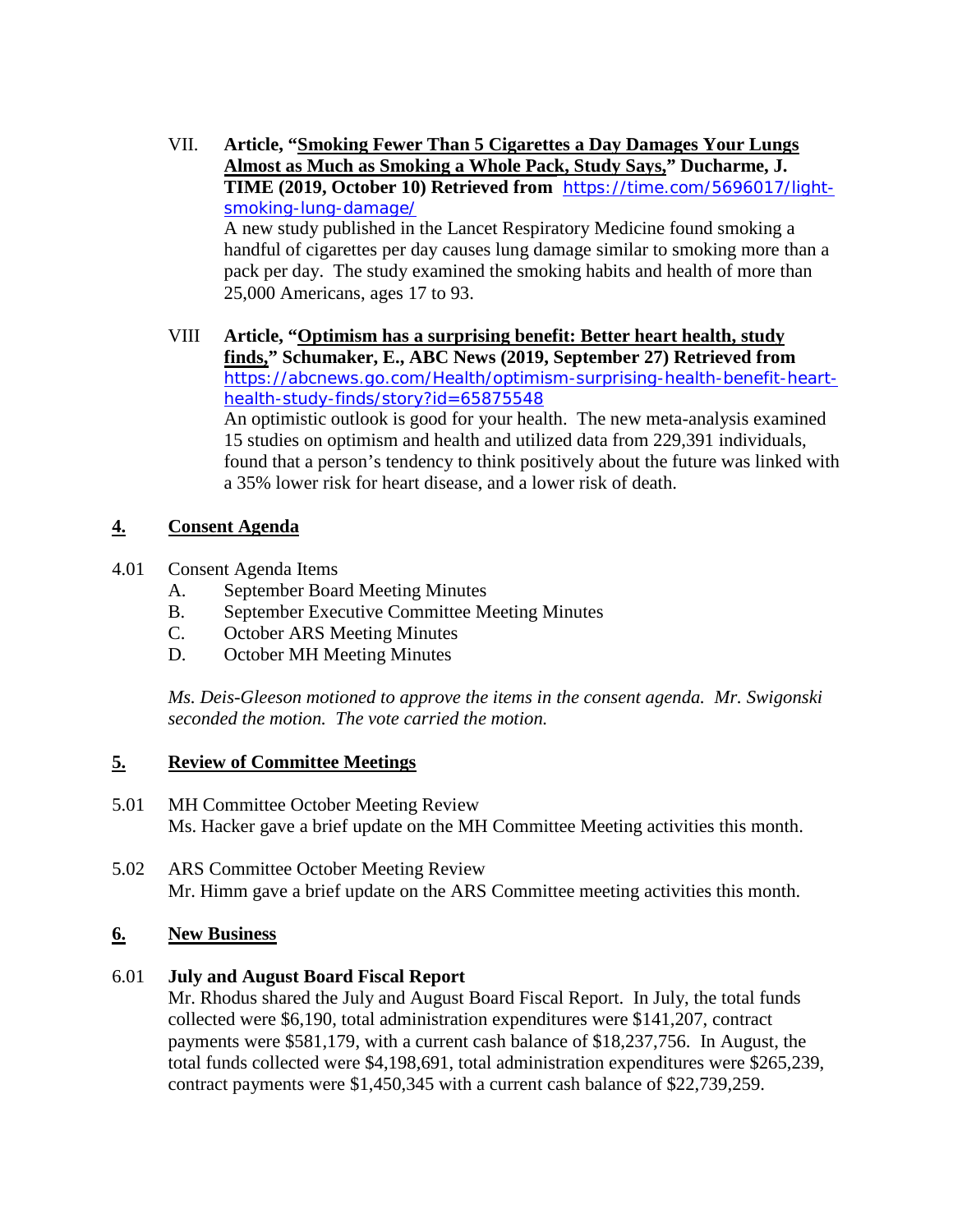*Mr. Tucker motioned to approve the July and August Board Fiscal Report. Ms. Stanton seconded the motion. The vote carried the motion.*

### 6.02 **Butler County Audit**

The Independent Auditors Report of Butler County for the audit period January 1, 2018 through December 31, 2018 has been reviewed and has been accepted by the Auditor of State.

### 6.03 **Budget Revisions**

**Access Counseling** – Updating a missed item from the 2019 September meeting. A proposed rate of \$312.50 per clock hour for prevention education. No change in the contract.

**Big Brother Big Sisters** – Board requested budget revision increase of \$50,000 due to System of Care grant. The contract is not to exceed \$241,246. They did not pass their scorecard requirements.

**Butler Behavioral Health** – Board requested budget revision decrease of \$15,000 due to System of Care grant. The contract is not to exceed \$2,026,237. They did not pass their scorecard requirements.

**Envision Partnerships** – Board requested budget revision increase of \$55,000 due to the Local Levy funding. The contract is not to exceed \$828,324. They did pass their scorecard requirements.

**Lifespan** – Updating a change in the unit rate effective September 1, 2019. No change in the contract.

**Transitional Living** – Updating a missed item from the 2019 September meeting. A proposed rate for residential care per diem of \$65 effective July 1, 2019. No change in the contract.

*Ms. Hacker motioned to approve the Budget Revisions. Mr. Tucker seconded the motion. The vote carried the motion.*

#### 6.04 **Board Forecast**

Mr. Rhodus shared the SUD Fund 0400 and MH 0500 Multi-Year Forecast for FY2020 to FY2025 for Board member information. Dr. Rasmus emphasized the deficit spending the Board is currently experiencing.

### 6.05 **Provider Scorecards**

This is the second year of scorecards which was finalized in September and providers were able to review. The Board is open to continue to work with providers to continue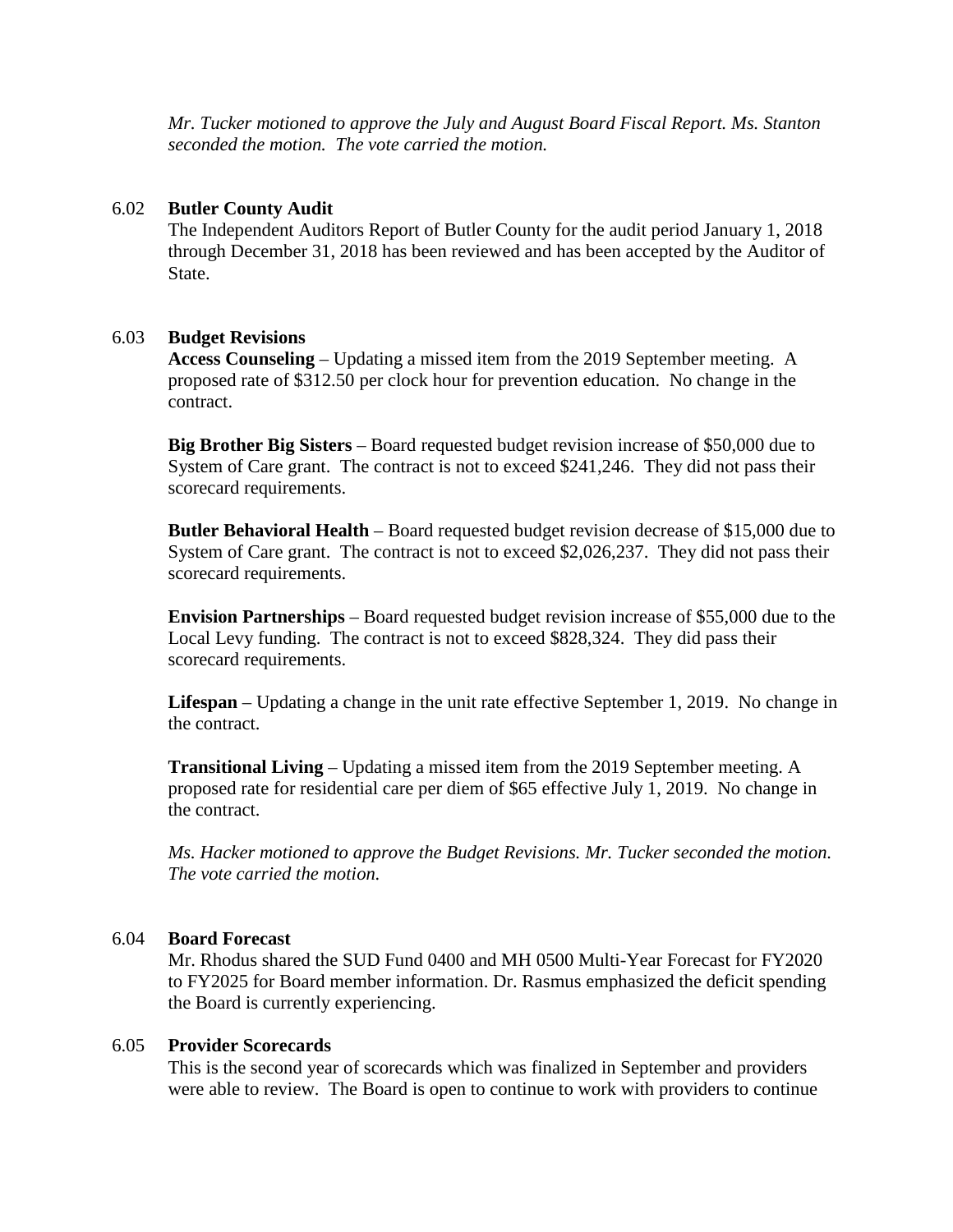with quality improvement. A summary of Scorecard financial metrics in 2018 shows an overall compliance of 46.67% and 64.44% in 2019, which is a positive difference of 17.78%. A summary of Scorecard quality assurance metrics in 2018 shows an overall compliance of 52.38% and 60.95% in 2019, which is a positive difference of 8.57%.

### 6.06 **Ohio Assisted Outpatient Treatment (AOT) Business Associate Agreement**

Probate monitor, Nick Schrantz from CBH (Community Behavioral Health), supports and works with the Board when an individual is civilly committed to the BCMHARS Board. The Ohio Department of Mental Health and Addiction Services (ODHMAS) is doing a study, focusing on AOT. The Business Associate Agreement provided allows ODHMAS to receive the data that Nick Schrantz puts into the program to be sent to the state to be analyzed collectively and to be reported. Butler County is one of five boards participating. This data entry will allow for better outcome tracking to occur and data to be compared to other areas of the state offering similar programming.

*Mr. Himm motioned to approve the Ohio AOT Business Associate Agreement. Ms. Hacker seconded the motion. The vote carried the motion.*

### 6.07 **QI Summary**

Ms. Lowry provided a quarterly Quality Improvement summary from FY19 for the providers. The average total number of unduplicated consumers served during a quarter was 4,823. The average length of time from initial contact to first available assessment was 12.85 days. The average number of successful discharges/terminations, consumer met treatment goals were 318.4. The average length of stay in treatment was 1,328.1 days. The average successful discharge/terminations (met treatment goals) was 56.6%.

#### 6.08 **QI Plan**

A comprehensive integrated Quality Improvement Plan has been updated to include both internal (board operations) and external (system) components.

*Ms. Deis-Gleeson motioned to approve the QI Plan. Mr. Tucker seconded the motion. The vote carried the motion.*

#### 6.10 **Lindsay Buchanan Contract**

The Lindsay Ward Buchanan Architect, Ltd. proposal is for consulting services for the Greater Miami Services (GMS) Relocation Project in the amount of \$75 per hour, not to exceed \$2,000.

*Ms. Hacker motioned to approve the Lindsay Buchanan Contract. Rev. Cummings seconded the motion. Mr. Himm abstained from the vote. The vote carried the motion.*

### 6.11 **NAMI Grant Award**

Ms. Lombardo shared that a NAMI Grant award was provided in the amount of \$5,000 through the Comprehensive Opiate Abuse Program (COAP) funds. The purpose of this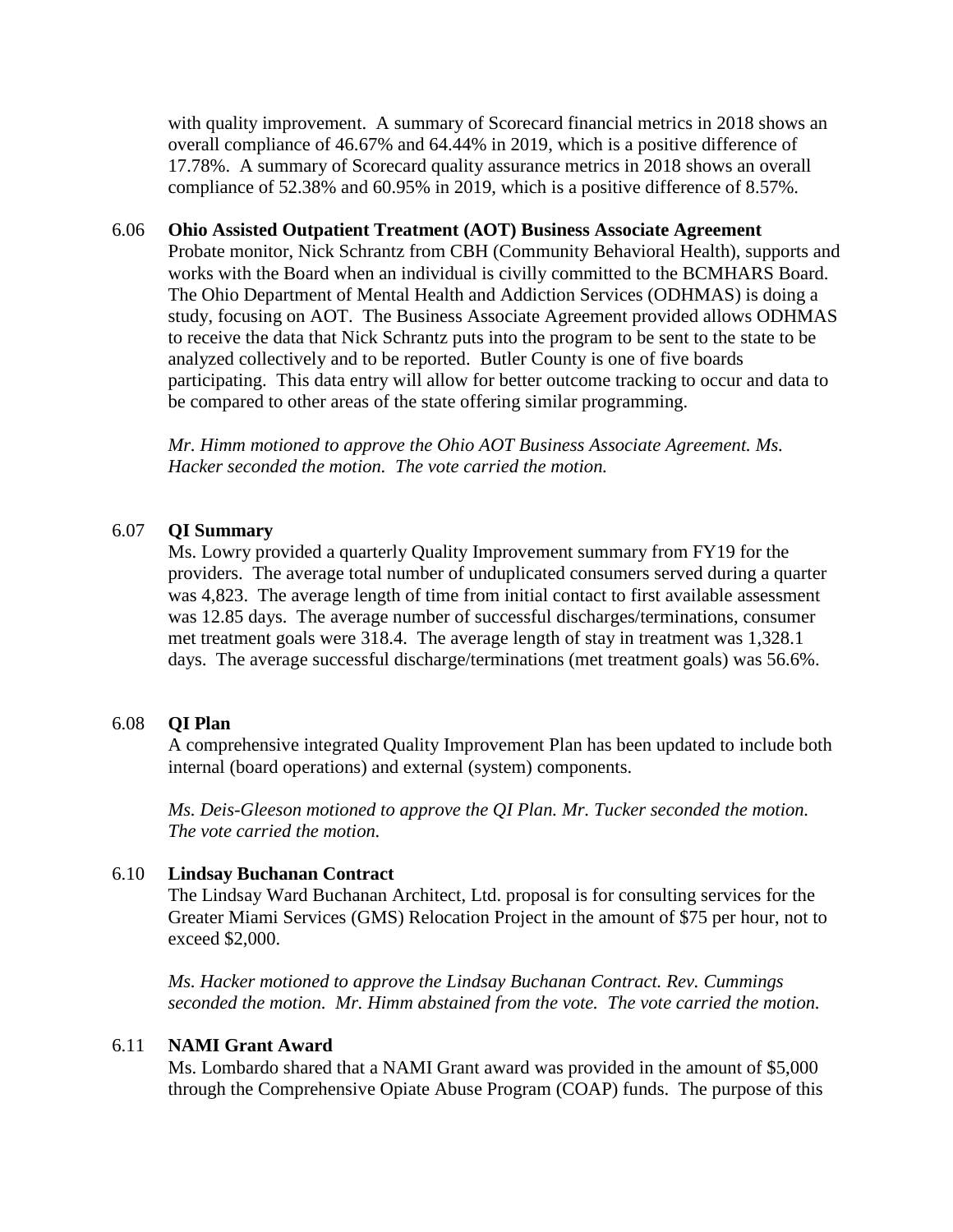grant is to assist with the operation, curriculum development/coordination and implementation of the Crisis Intervention Training (CIT) training in order to increase first responder's knowledge and improve outcomes in crisis interventions for those with mental health and substance use disorders.

*Ms. Deis-Gleeson motioned to approve the NAMI Grant Award. Mr. Swigonski seconded the motion. The vote carried the motion.*

## 6.12 **Butler County Educational Service Center for Mobile Response and Stabilization Services MOU**

Ms. Stollings shared that this is the second year the Board has worked with the Butler County Educational Service Center for Mobile Response and Stabilization Services. It works with ages 0 to 21 to improve outcomes for families. The Memorandum for Understanding to support this program is not to exceed \$226,338.

*Rev. Cummings motioned to approve the Butler County Educational Service Center for Mobile Response and Stabilization Services MOU. Ms. Hacker seconded the motion. The vote carried the motion.*

## 6.13 **Board Self-Assessment (For Information Only)**

Mr. Swigonski presented and reviewed the Board Self-Assessment results.

## 6.14 **State Hospital Report**

There was a target for 6 civil beds a day and 12 forensic beds at the state hospital in fiscal year 2019. In fiscal year September 2019 there were 2.0 civil beds and 14.0 forensic beds. In fiscal year September 2020 there were 1.7 civil and 14.0 forensic beds. Average bed days per year in Butler County is 5,703.

Mr. Fourman noted that Ohio Association of County Behavioral Health Association (OACBHA) FY20-21 Goals are to increase access to psychiatric inpatient care, develop options for long-term care for deep end, high need adults and to engage in advocacy related to misdemeanor competency restoration conversations.

### 6.15 **Vouchers and Payments Made by Direct Deduction**

Mr. Rhodus discussed the current voucher approvals and direct deductions.

*Ms. Deis-Gleeson motioned to approve the Vouchers and Payments Made by Direct Deduction. Mr. Himm seconded the motion. The vote carried the motion.*

## **7. Guest and Board Comments**

### 7.01 **Guest/Board Comments**

Kim McKinney thanked all who donated to Team MHARS or walked for NAMI on Saturday October 12<sup>th</sup>.